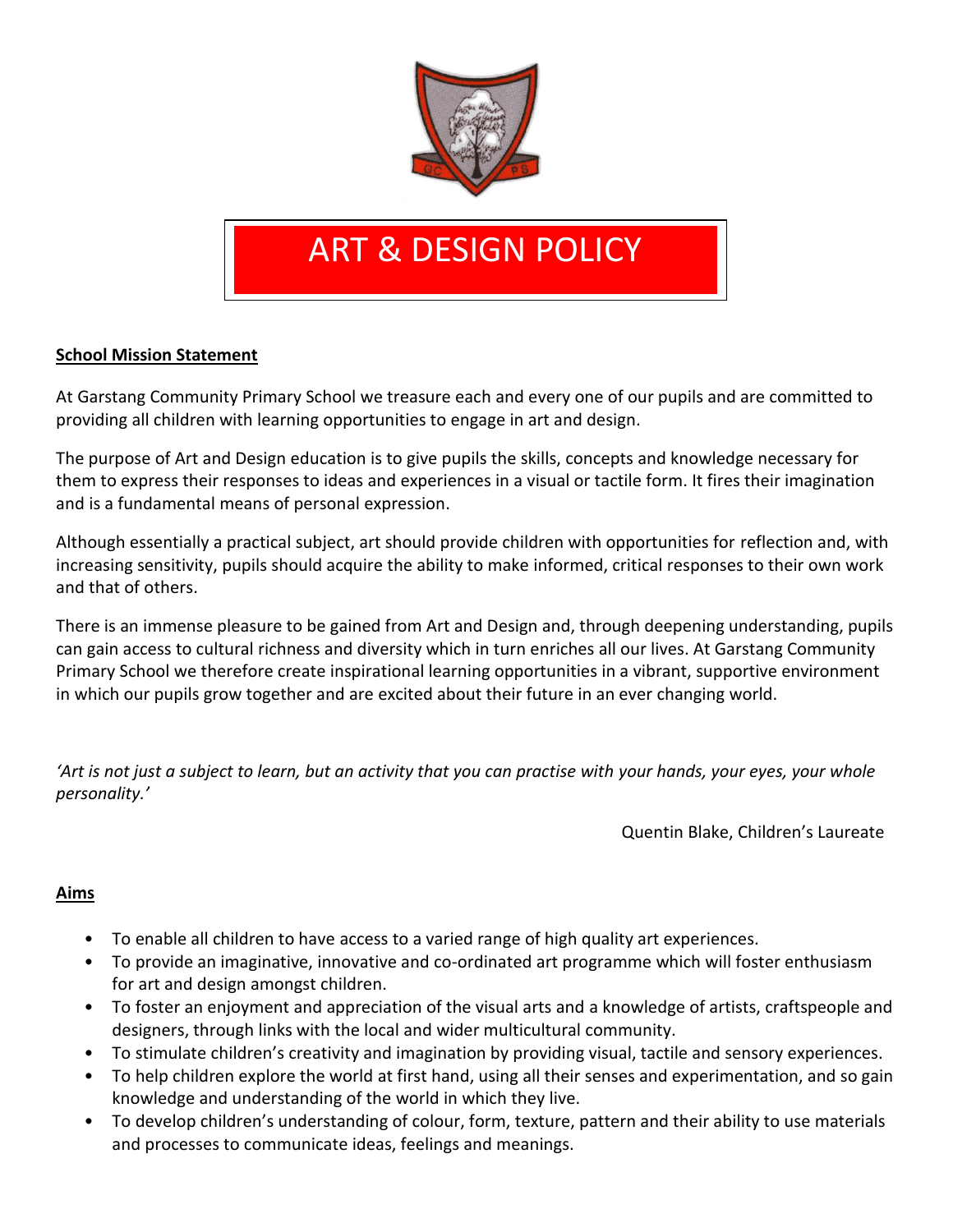| Date reviewed | Changes made                                                                                                                                                                                                                                                                | Signed   |
|---------------|-----------------------------------------------------------------------------------------------------------------------------------------------------------------------------------------------------------------------------------------------------------------------------|----------|
| April 2019    | Alterations to wording in the initial aims of the policy<br>and mission statement to reflect our current views<br>and aims.<br>Alterations made to Foundations stage, KS1 amd KS2<br>documentation to reflect current and up-to-date<br>practice - checked with KS leaders. | J Russel |
|               |                                                                                                                                                                                                                                                                             |          |
|               |                                                                                                                                                                                                                                                                             |          |
|               |                                                                                                                                                                                                                                                                             |          |
|               |                                                                                                                                                                                                                                                                             |          |
|               |                                                                                                                                                                                                                                                                             |          |
|               |                                                                                                                                                                                                                                                                             |          |
|               |                                                                                                                                                                                                                                                                             |          |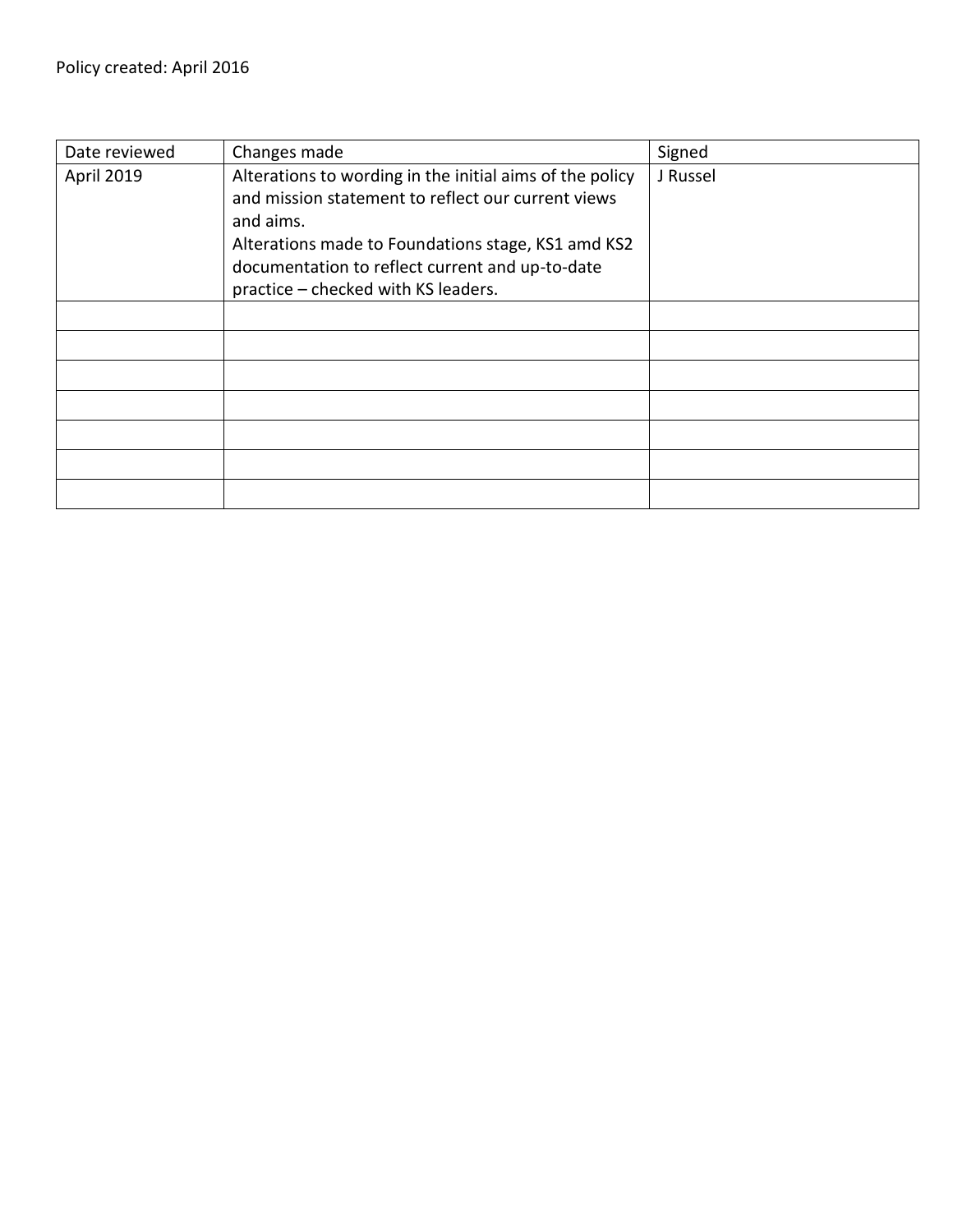# Garstang Community Primary School

# **Art and Design Policy**

*'Art, craft and design embody some of the highest forms of human creativity. A high quality art and design education should engage, inspire and challenge pupils, equipping them with the knowledge and skills to experiment, invent and create their own works of art, craft and design. As pupils progress, they should be able to think critically and develop a more rigorous understanding of art and design. They should also know how art and design both reflect and shape our history, and contribute to the culture, creativity and wealth of our nation.'*

National Curriculum 2014

The aims of art and design are:

- To enable children to have access to a varied range of high quality art experiences.
- To provide an imaginative, progressive and co-ordinated art and design programme which will encourage enthusiasm for art and design amongst all children.
- To develop creativity and imagination by providing visual, tactile and sensory experience.
- To foster an enjoyment and appreciation of the visual arts and a knowledge of artists and designers.
- To develop children's understanding of colour, form, texture, pattern and their ability to use materials and processes to communicate ideas, feelings and meanings.

#### Early Years

The different aspects of Art and Design are encompassed within Creative Development within the Foundation Stage curriculum. However, opportunities for elements to be integrated into other areas of learning are also built on throughout the year. The creative development of the children is related to the objectives set out in the Early Learning Goals where there is an emphasis on independence and self-initiated learning which enables children to freely explore resources and pursue their own creative interests and talents in addition to the planned learning experiences.

Within the Foundation Stage, the children are given the opportunity to explore colour, texture, shape and form in two and three dimensions. They have access to a wide range of construction, collage, painting and drawing activities, using appropriate tools and art materials, and, in order to tap into their own artistic potential, are actively encouraged to develop their own creative ideas.

## Art and Design Curriculum Planning in Key Stage 1 and Key Stage 2

We use the 'Key learning in Art and Design' documents in conjunction with the National Curriculum as a basis for our curriculum planning. These build upon the early experiences children will have had in The Foundation Stage.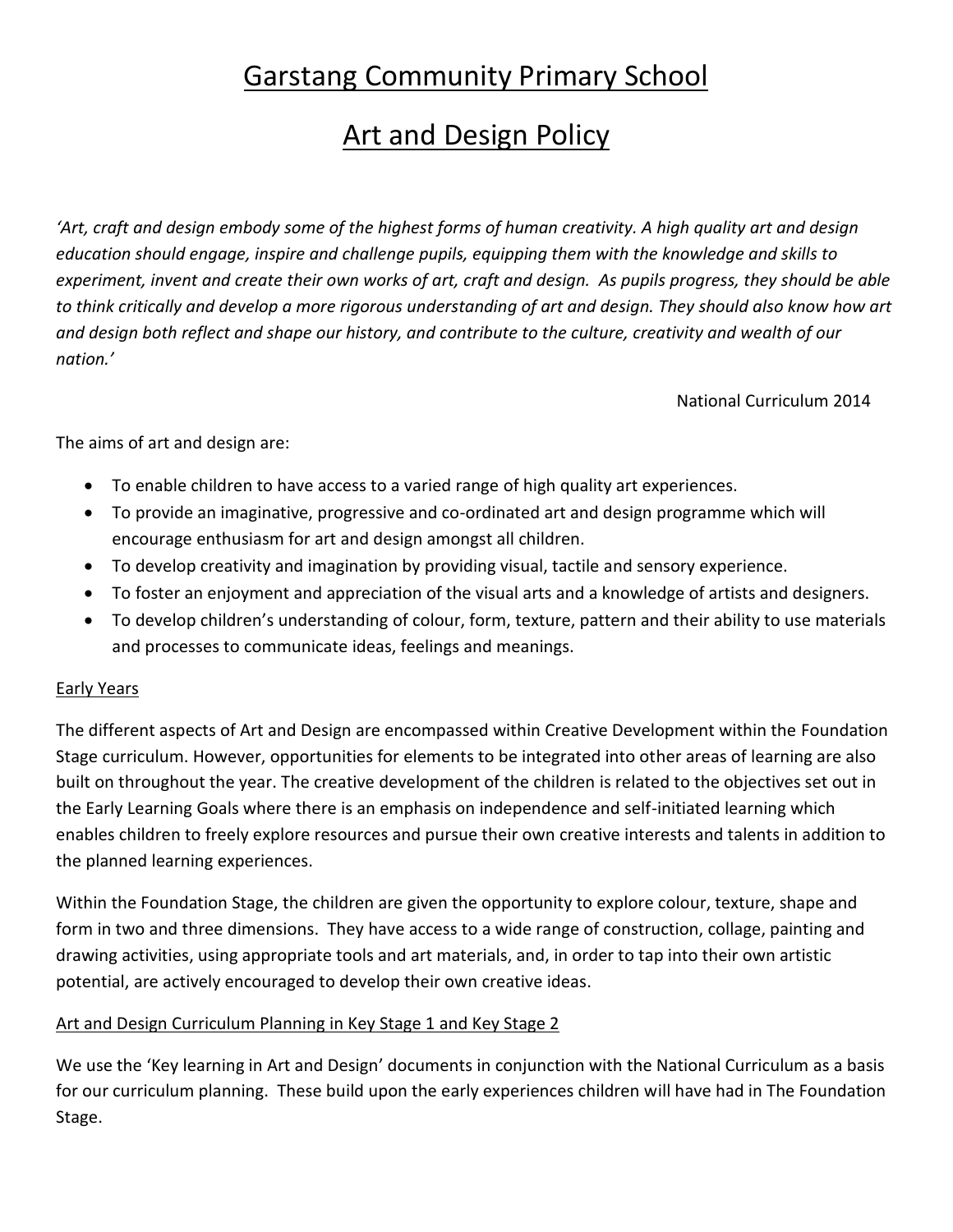#### Key Stage 1

During Key Stage 1, there is a focus in expanding and developing children's creativity and imagination.

Each child will also be given their own Art and Design sketchbook which will move with them on their journey through Key Stage 1 and 2. This provides a record of the child's learning and progress as part of their Art and Design portfolio.

The sketchbook is used as an initial way of exploring children's responses to a variety of stimuli through mark making, colour mixing and pattern work. Sketchbook work may lead to a final piece of work or may be used as a reference point for future pieces of work.

At all times, children are encouraged to think of it as a place to practice, develop and focus their work using a variety of media.

Pupils should be taught:

- To use drawing, painting, printing, collage, textiles and sculpture to develop and share their ideas, experiences and imagination.
- To develop a range of art and design techniques in using colour, pattern, texture, line, shape, form and space.
- About the work of a range of artists and designers, describing the differences and similarities between different practices and disciplines, and making links to their own work. They will be encouraged to ask and answer questions such as: 'What is it like?' and 'What do I think about it?'

#### Key Stage 2

During Key Stage 2, Art and Design is focussed on fostering children's creativity and imagination through building on their existing knowledge, skills and understanding through more complex activities.

Pupils should be taught:

- To develop art and design techniques, including drawing, painting, printing, collage textiles and sculpture with a range of materials e.g. pencil, charcoal, paint, clay.
- To create and use sketch books to record observations and use them to review and revisit ideas.

#### Curriculum Topic Map

An art and design topic map for key stage 1 and key stage 2 are included.

#### Assessment

Assessment is an integral part of the teaching process. It is used to inform planning and to facilitate differentiation.

The assessment of children's work is on-going to ensure that understanding is being achieved and that progress is being made. We assess the children's work in art and design whilst observing them working during